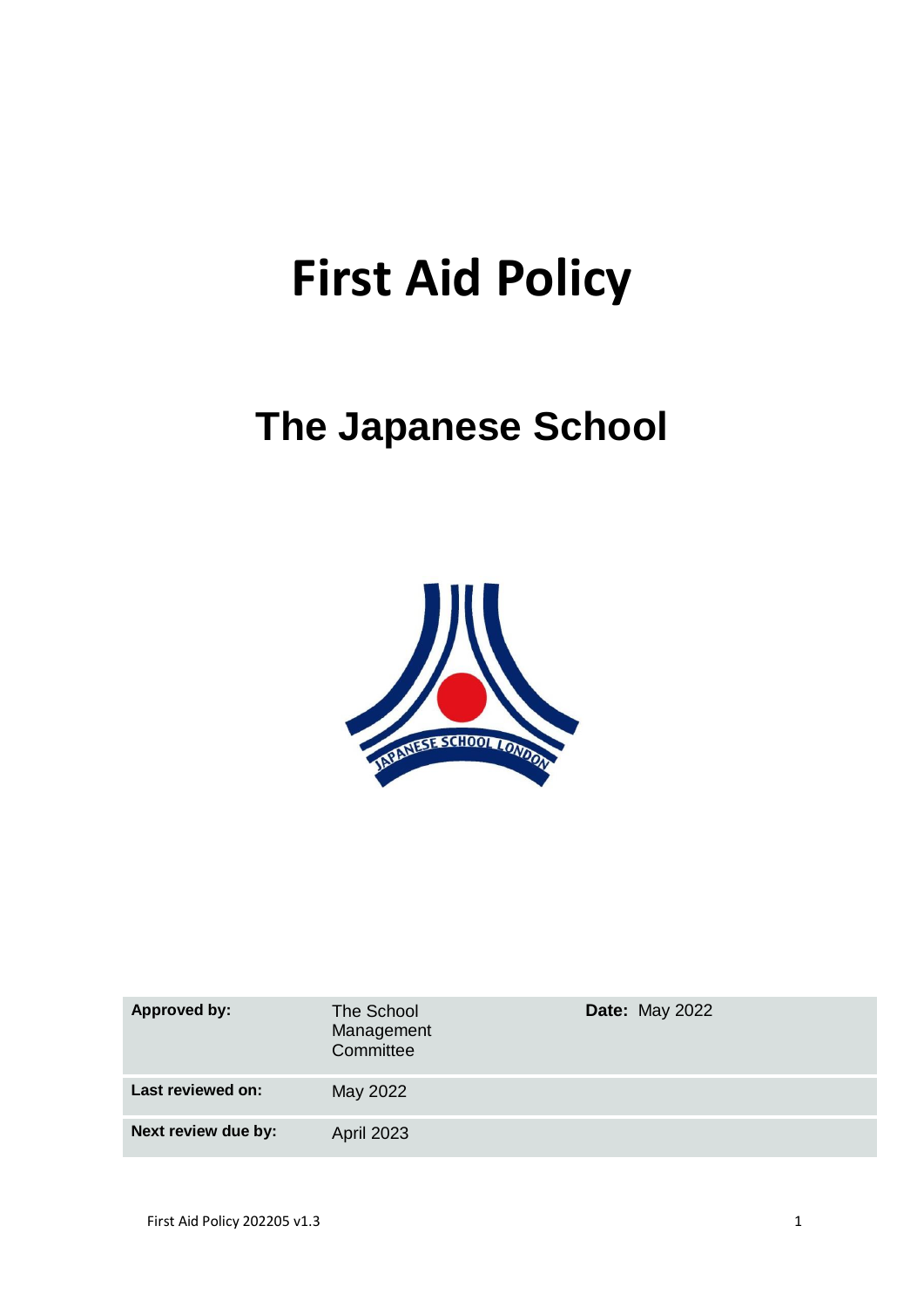| <b>Version Number</b> | <b>Modified By</b> | <b>Modifications Made</b> | Date            | Status* |
|-----------------------|--------------------|---------------------------|-----------------|---------|
|                       |                    |                           | <b>Modified</b> |         |
| 1.1                   | ΚN                 | Update format.            | 01/04/2021      | Final   |
| 1.2                   | KO                 | Updated                   | 28/04/2022      | Draft   |
| 1.3                   | KO                 | Review and update         | 04/05/2022      | Final   |
|                       |                    |                           |                 |         |
|                       |                    |                           |                 |         |
|                       |                    |                           |                 |         |
|                       |                    |                           |                 |         |

Draft, Revised, Final, etc.

### Contents

| 7. Procedures for pupils with medical conditions such as asthma, epilepsy, diabetes, etc.  4 |  |
|----------------------------------------------------------------------------------------------|--|
|                                                                                              |  |
|                                                                                              |  |
|                                                                                              |  |
|                                                                                              |  |
|                                                                                              |  |
|                                                                                              |  |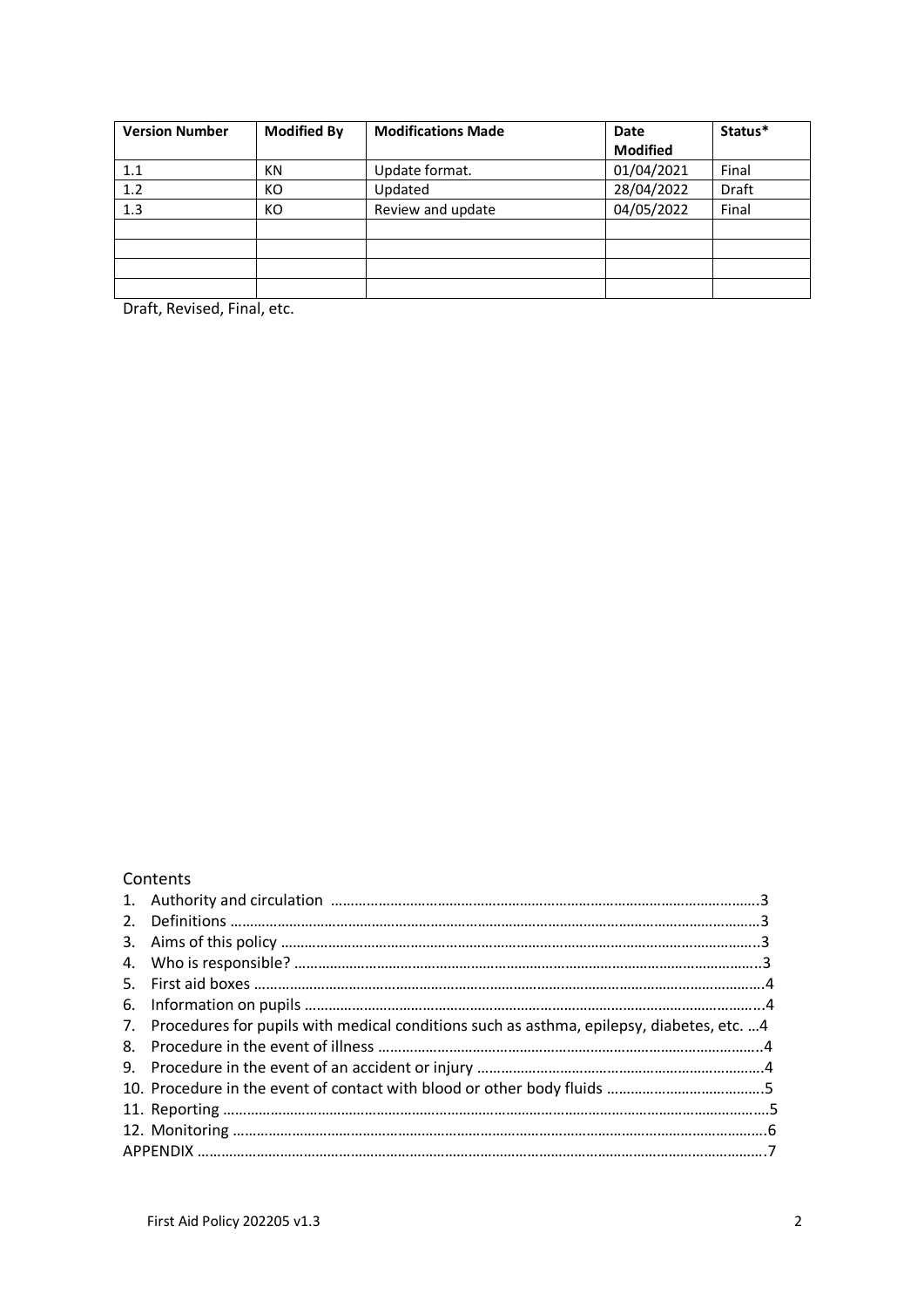#### **1. Authority and circulation**

1-1. This policy has been authorised by the School Management Committee of The Japanese School Limited (the School). It is available to parents and pupils and to all members of school staff.

1-2. The arrangements within this policy (for example the number of First Aiders, Appointed Persons and first aid boxes and contents of first aid boxes) are based on the results of a suitable and sufficient risk assessment carried out by the School with regard to all staff, pupils and visitors.

1-3. This policy complies with paragraph 3(6) of the schedule to the Education (Independent School Standards) (England) Regulations 2003 (SI 2003/1910), the Health and Safety at Work etc. Act 1974 and subsequent regulations and guidance including the Health and Safety (First Aid) Regulations 1981 (SI 1981/917) and the *First aid at work: Health and Safety (First Aid) Regulations 1981 approved code of practice and guidance*, School Premises (England) Regulations 2012 and Education (Independent School Standards) Regulations 2014.

#### **2. Definitions**

2-1. First Aid means the treatment of minor injuries which do not need treatment by a medical practitioner or nurse as well as treatment of more serious injuries prior to assistance from a medical practitioner or nurse for the purpose of preserving life and minimising the consequences of injury or illness. For the avoidance of doubt, First Aid does not include giving any tablets or medicines, the only exception being giving aspirin in accordance with accepted first aid practice to treat a suspected heart attack.

2-2. First Aiders are members of staff approved First Aid course and hold a valid certificate of competence in First Aid at Work (FAW) or Emergency First Aid at Work (EFAW). 2-3. First Aid Guidance is the First aid at work: Health and Safety (First Aid) Regulations 1981: approved code of practice and guidance (Health and Safety Executive, 2nd edition, 2009).

2-4. Appointed Persons are members of staff who are not qualified First Aiders who are responsible for looking after the first aid equipment and facilities and calling the emergency services if required. Appointed persons should not administer first aid.

2-5. Staff means any person employed by the school, volunteers at the school and selfemployed people working on the premises.

#### **3. Aims of this policy**

3-1. To ensure that the School has adequate, safe and effective First Aid provision in order for every pupils, member of staff and visitor to be well looked after in the event of any illness, accident or injury, no matter how major or minor.

3-2. To ensure that all staff and pupils are aware of the procedures in the event of any illness, accident or injury.

3-3. Nothing in this policy should affect the ability of any person to contact the emergency services in the event of a medical emergency. For the avoidance of doubt, Staff should dial 999 for the emergency services in the event of a medical emergency before implementing the terms of this Policy and make clear arrangements for liaison with ambulance services on the School site.

#### **4. Who isresponsible?**

4-1. The Headteacher has overall responsibility for ensuring that the school has adequate and appropriate First Aid equipment, facilities and First-Aid personnel and for ensuring that the correct First Aid procedures are followed.

4-2. The Headteacher delegates to the Deputy Headteacher and the School nurse the dayto-day responsibility for ensuring that there are adequate and appropriate First Aid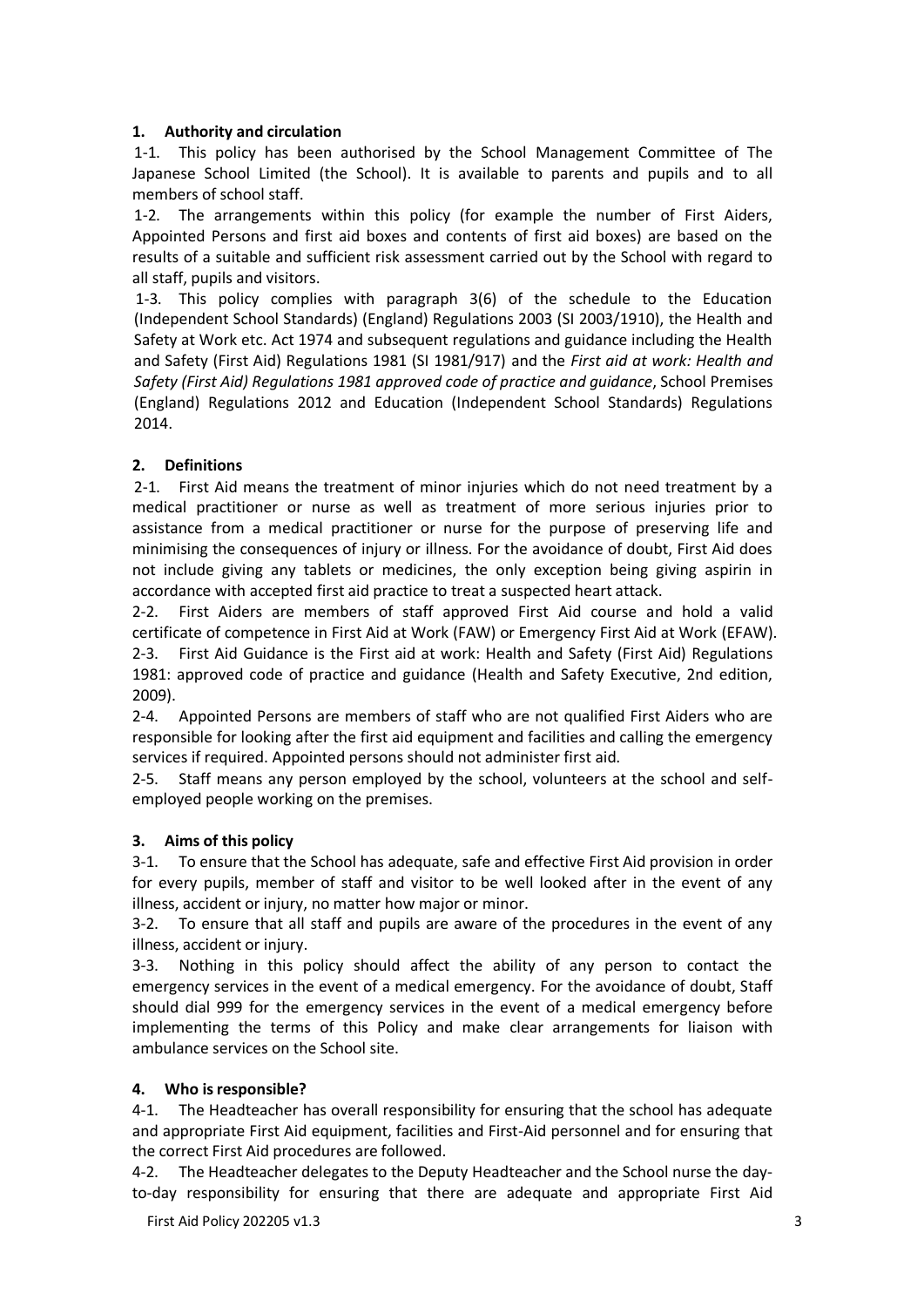equipment, facilities and appropriately qualified First Aid personnel available to the school. The Deputy Headteacher, the School nurse and the Headteacher will regularly (at least annually) carry out a First Aid risk assessment and review the school's First Aid needs to ensure that the School's First Aid provision is adequate.

4-3. The Headteacher is responsible for ensuring that all staff and pupils are aware of, and have access to, this policy.

4-4. The Headteacher delegates to the Deputy Headteacher responsibility for collating medical consent forms and important medical information for each pupil and ensuring the forms and information are accessible to staff as necessary.

4-5. The Headteacher is responsible for ensuring that staffs have the appropriate and necessary First Aid training as required and that they have sufficient understanding, confidence and expertise in relation to First Aid.

4-6. First Aiders: The Headteacher is responsible for ensuring that the School has the minimum number of First Aid personnel (First Aiders and/or Appointed Persons).

The main duties of First Aiders are to give immediate First Aid to pupils, staff or visitors when needed and to ensure that an ambulance or other professional medical help is called when necessary. First Aiders are to ensure that their First Aid certificates are kept up to date through liaison with the Headteacher.

4-7. All staff should read and be aware of this Policy, know who to contact in the event of any illness, accident or injury and ensure this Policy is followed in relation to the administration of First Aid. All staff will use their best endeavours, at all times, to secure the welfare of the pupils.

4-8. Anyone on School premises is expected to take reasonable care for their own and others'safety.

#### **5. First aid boxes**

First aid boxes are marked with a white cross on a green background and arestocked.

#### **6. Information on pupils**

6-1. Parents are requested to provide written consent for the administration of First Aid and medical treatment before pupils are admitted to the School.

6-2. The Deputy Headteacher (in consultation with the Head Teacher if necessary) will be responsible for reviewing pupils' confidential medical records and providing essential medical information regarding allergies, recent accidents or illnesses, or other medical conditions which may affect a pupil's functioning at the school to the Headteacher, class teachers and First Aiders on a "need to know" basis. This information should be kept confidential but may be disclosed to the relevant professionals if it is necessary to safeguard or promote the welfare of a pupils or other members of the school community.

#### **7. Procedures for pupils with medical conditions such as asthma, epilepsy, diabetesetc.**

The information held by the School nurse will include a record of pupils who need to have access to asthma inhalers, epipens, injections or similar and this information should be circulated to teachers and First Aiders. Individual pupils usually have responsibility for keeping such equipment with them. In other cases, the equipment will be kept, suitably labelled, by the School nurse.

#### **8. Procedure in the event of illness**

Illness**:** If a student is unwell during lessons then they should consult the member of staff in charge who will assess the situation and decide on the next course of action. (Appendix)

#### **9. Procedure in the event of an accident orinjury**

9-1. If an accident occurs, then the member of staff in charge should be consulted. That

First Aid Policy 202205 v1.3 4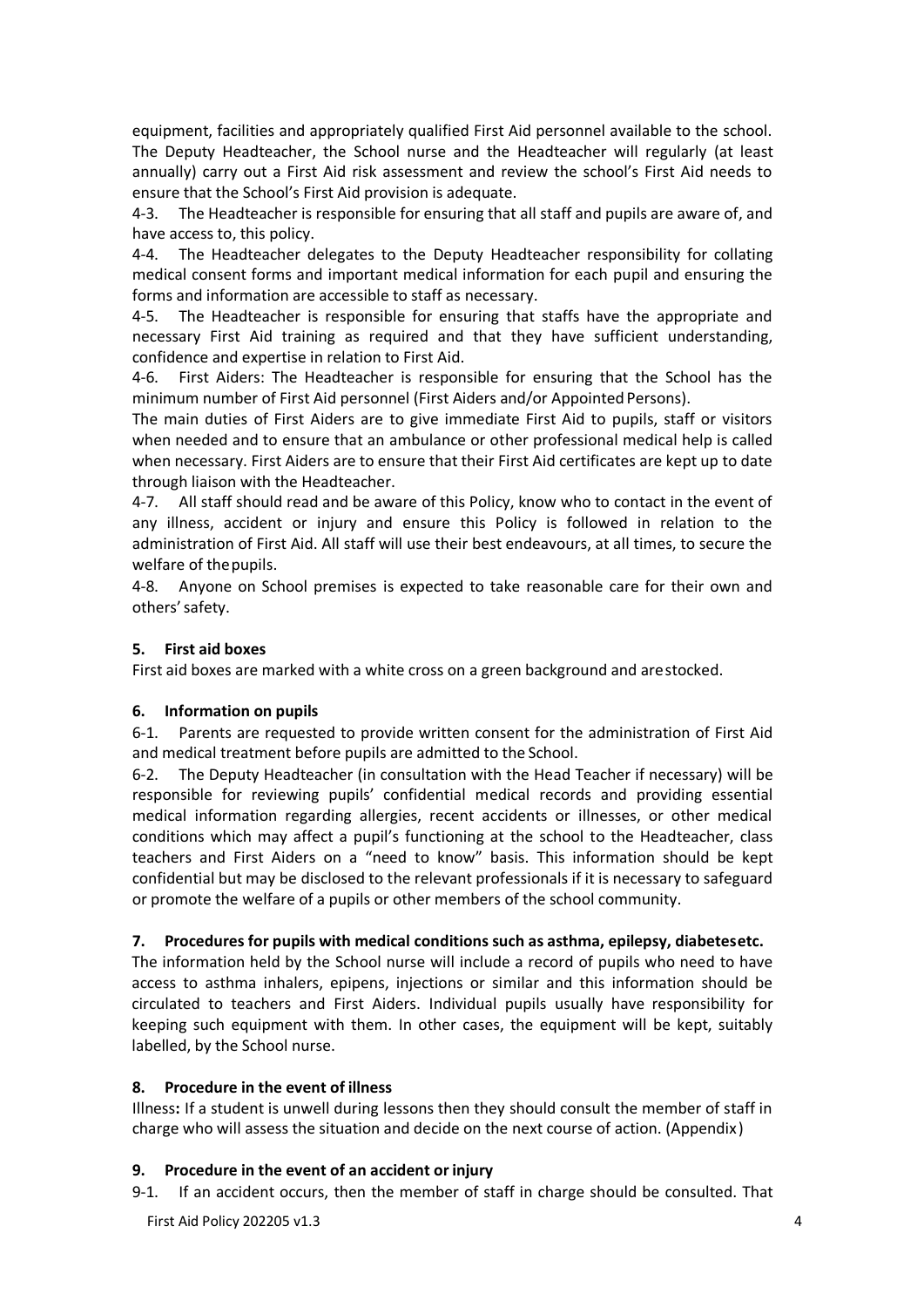person will assess the situation and decide on the next course of action, which may involve calling immediately for an ambulance. Appointed Persons or First Aiders can also be called for if necessary.

9-2. In the event that the First Aider does not consider that they can adequately deal with the presenting condition by the administration of First Aid, then they should arrange for the injured person to access appropriate medical treatment without delay.

9-3. Ambulances: If an ambulance is called then the First Aider in charge should make arrangements for the ambulance to have access to the accident site. Arrangements should be made to ensure that any pupils are accompanied in the ambulance if necessary, or followed to hospital, by a member of staff if it is not possible to contact the parents intime.

#### **10. Procedure in the event of contact with blood or other bodily fluids**

10-1. The First Aider should take the following precautions to avoid risk of infection:

- (1) cover any cuts and grazes on their own skin with a waterproofdressing;
- (2) wear suitable disposable gloves when dealing with blood or other bodily fluids;
- (3) use suitable eye protection and a disposable apron where splashing may occur;
- (4) use devices such as face shields, where appropriate, when giving mouth to mouth resuscitation;
- (5) wash hands after every procedure.

10-2. If the First Aider suspects that they or any other person may have been contaminated with blood and other bodily fluids which are not their own, the following actions should be taken without delay:

- (1) wash splashes off skin with soap and running water;
- (2) wash splashes out of eyes with tap water or an eye wash bottle;
- (3) wash splashes out of nose or mouth with tap water, taking care not to swallow the water;
- (4) record details of the contamination;
- (5) report the incident to the Health and Safety Officer and take medical advice if appropriate.

#### **11. Reporting**

11-1 The First Aider should complete a record of first aid provision

11-2 All injuries, accidents and illnesses, however minor, must be reported to the Deputy Headteacher and he is responsible for ensuring that the accident report forms and databases are filled in correctly and that parents and HSE are kept informed as necessary.

11-3 **The Records:** All injuries, accidents, illnesses and dangerous occurrences (unless very minor) must be recorded in the Records. The date, time and place of the event or illness must be noted with the personal details of those involved with a brief description of the nature of the event or illness. What happened to the injured or ill person immediately afterwards should also be recorded.

11-4 **Reporting to Parents:** In the event of accident or injury parents must be informed as soon as practicable. The member of staff in charge at the time will decide how and when this information should be communicated, in consultation with the Deputy Headteacher if necessary.

11-5 **Reporting to HSE:** The School is legally required under the Reporting of Injuries, Diseases and Dangerous Occurrences Regulations 1995 (SI 1995/3163) (**RIDDOR**) to report the following to the HSE

- (1) Accidents involving Staff
	- $\cdot$  Work related accidents resulting in death or major injury (including as a result of physical violence) must be reported immediately (major injury examples:

First Aid Policy 202205 v1.3 5